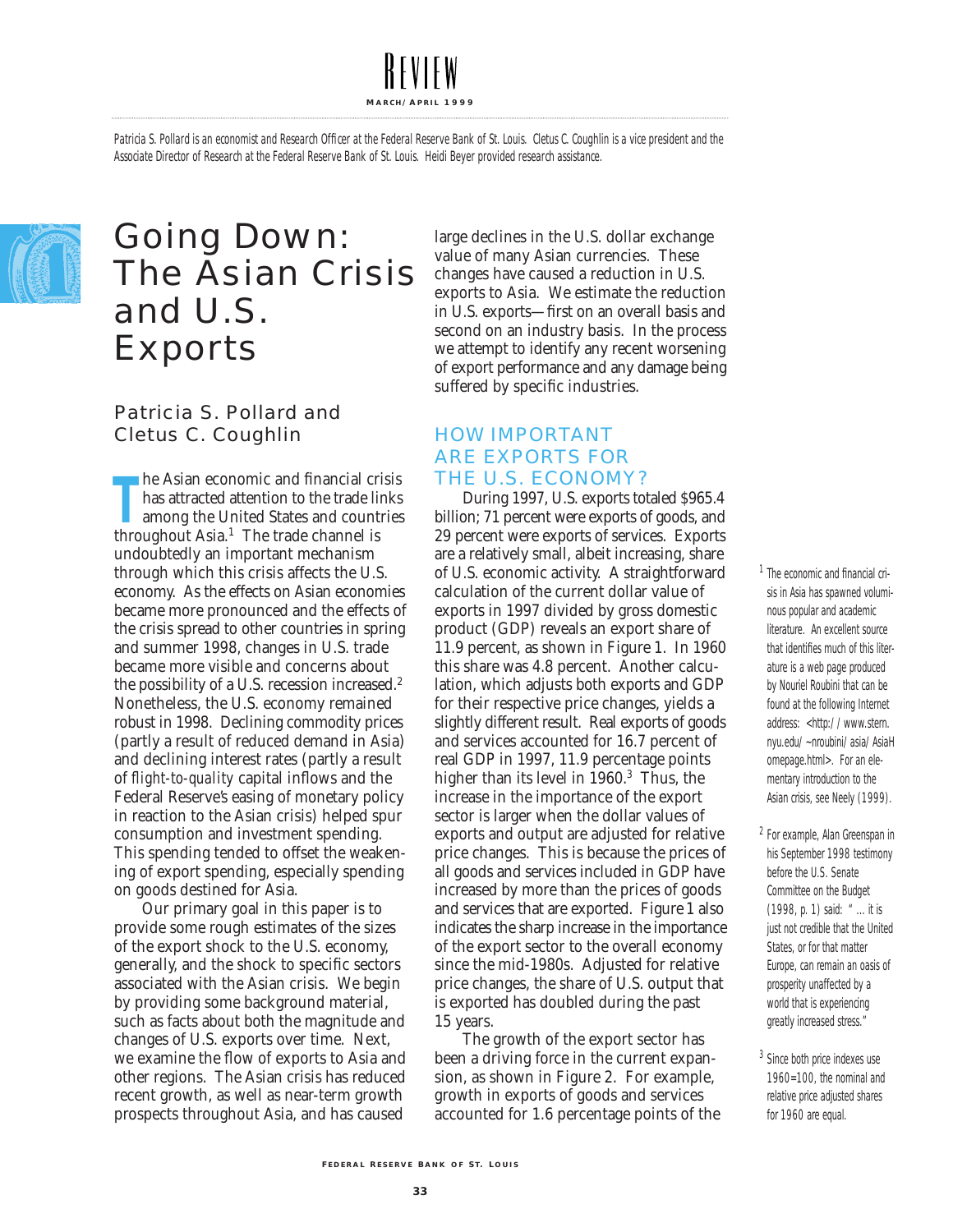#### **Figure 1**



#### Figure 2





3.9 percentage point growth in real GDP during 1997. During 1992–97, growth in exports accounted for more than 30 percent of the growth in real GDP.

After growing by 8.5 percent in 1996 and 12.8 percent in 1997, real exports of U.S. goods and services rose by only 1.6 percent in 1998. Moreover, exports declined during each of the first three quarters of 1998 (on an annualized basis) before rising sharply in the fourth quarter. Thus, in contrast to the 1992–97 period, exports accounted for only 0.2 percentage points of the 3.9 percentage point growth in real GDP in 1998.

Because data on U.S. exports of services are not available by country of destination for all East Asian countries, the remainder of this article focuses on exports of goods. Similar to the results associated with exports of goods and services, exports of goods have been especially important for the current expansion, at least until 1998. Between 1992 and 1997, exports of goods in nominal terms grew at an annual rate of 9.0 percent, increasing the ratio of exports of goods to GDP from 7.2 percent to 8.5 percent. The growth of exports is even more impressive when expressed in real terms. Between 1992 and 1997, real exports of goods increased at an annual rate of 13.1 percent. Adjusted for their respective relative price changes, the ratio of exports of goods to GDP increased from 7.2 percent to 11.5 percent.

#### GEOGRAPHICAL PATTERN OF U.S. EXPORTS

Coinciding with the increase in U.S. exports has been a shift in its geographical pattern, as shown in Figure 3 and Table 1. Figure 3 shows the destination of U.S. exports of goods by geographical area during the periods 1970–75 and 1992–97. Table 1 lists the 10 countries that received the most U.S. exports during these periods. The Western Hemisphere has been the most important region for U.S. exports during both periods, and its importance has grown slightly. As shown in Table 1, this is a result of an increase in the share of exports going to Mexico, some of which can be attributed to the effects of the North American Free Trade Agreement (NAFTA). In contrast, Africa and the Middle East have never been important export markets for the United States. These two areas combined receive only 5 percent of U.S. exports.

The most notable change in the pattern of U.S. exports during the past three decades has been the increasing importance of the Asia-Pacific area and the declining importance of Europe. Over the period 1970–75, 32 percent of U.S. exports were shipped to European countries, whereas 22 percent of U.S. exports were shipped to Asia-Pacific countries. Over the period 1992–97, Europe received 25 percent of U.S. exports and the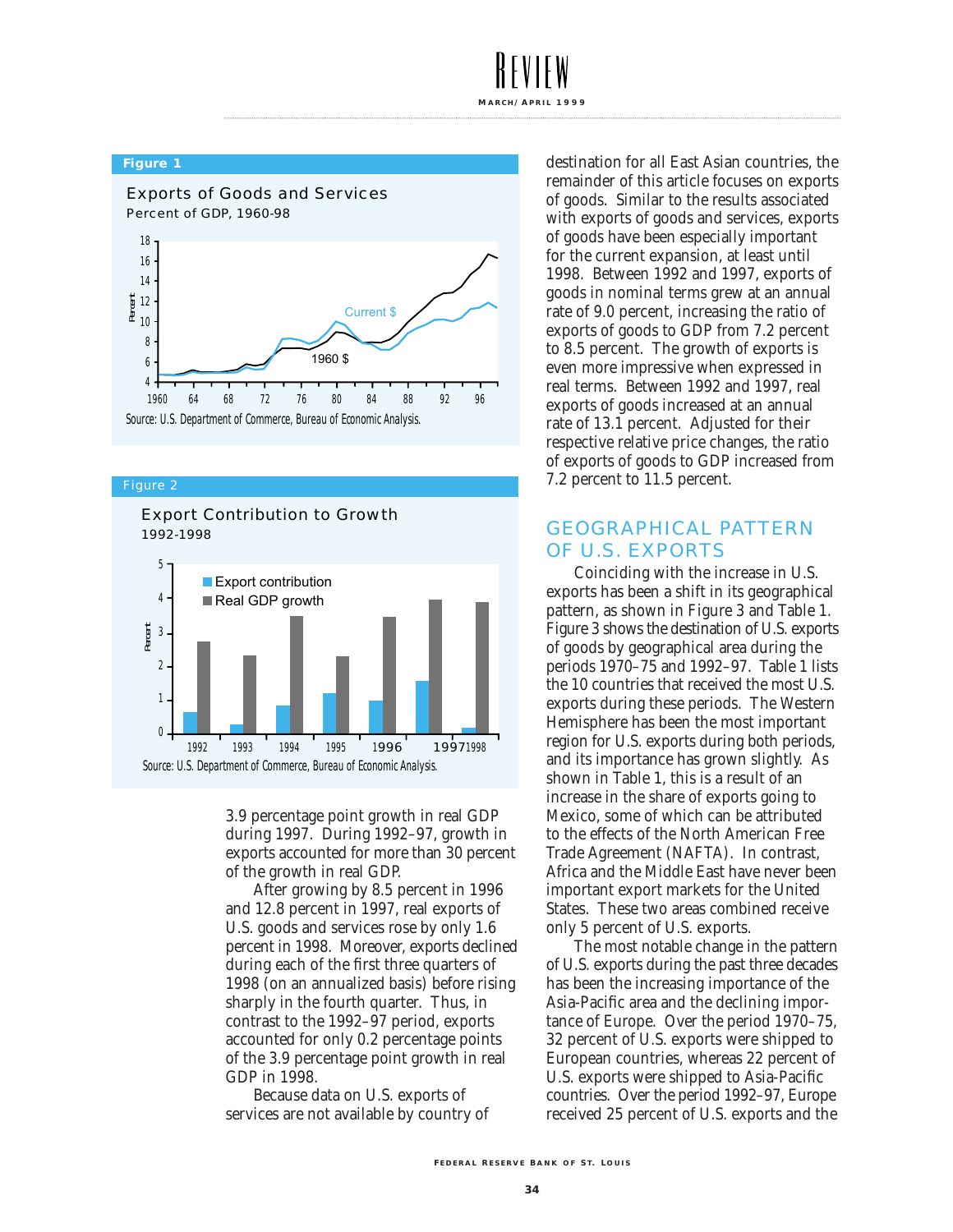Asia-Pacific region received 31 percent. During the earlier period, six of the 10 most important export markets for the United States were in Europe, whereas currently only four of the top 10 markets are in Europe.4 In contrast, over the period 1970–75, Japan was the only Asia-Pacific country in the top 10 list, whereas currently four countries in the region are on the list. Moreover, the emergence of the Asia-Pacific region as the second-most important geographic area for U.S. exports is not due to growth in exports to Japan relative to all other areas; rather, it has resulted from the growing importance of the markets in the rest of East Asia, as shown in Figure 4.5 In fact, the share of U.S. goods exports shipped to Japan has fallen sharply during the 1990s relative to the late 1980s. Meanwhile, with the exception of Taiwan, the share of U.S. goods shipped to other countries throughout East Asia rose sharply during the 1990s relative to the late 1980s.

Undoubtedly, the key factor underlying the increasing relative importance of markets in East Asia for U.S. production has been the rapid income growth in most East Asian countries. Table 2 shows that, excluding Japan, countries in East Asia generally grew much faster during 1992–97 than other economies—especially the major European trading partners of the United States. In addition, the relatively slow economic growth in Japan is consistent with the fact that the increasing importance of the Asia-Pacific region for U.S. exports is not due to Japan.

#### EXPORTS TO ASIA AND U.S. ECONOMIC GROWTH

It is precisely the increased importance of the East Asian markets for U.S. exporters that has made the U.S. economy more vulnerable to the substantial income and exchange rate changes associated with the Asian crisis. Table 3 contains information on the sharp decline in growth and, in many cases, absolute declines in overall economic activity throughout East Asia between 1997 and 1998. In seven of the 10 countries listed, total activity shrank during 1998. For Indonesia, Thailand, Korea, Malaysia

#### Figure 3



Source: U.S. Department of Commerce, Bureau of the Census

#### Table 1

### Top Ten Destinations of U.S. Goods Exports

(By Share of Total U.S. Exports)

| 1970-75                              |      |  | 1992-97               |                           |  |  |  |
|--------------------------------------|------|--|-----------------------|---------------------------|--|--|--|
| <b>Share</b><br>(Percent)<br>Country |      |  | Country               | <b>Share</b><br>(Percent) |  |  |  |
| Canada                               | 21.4 |  | Canada                | 21.5                      |  |  |  |
| Japan                                | 10.2 |  | Japan                 | 10.4                      |  |  |  |
| Germany                              | 5.4  |  | <b>Mexico</b>         | 9.3                       |  |  |  |
| <b>United Kingdom</b>                | 4.9  |  | <b>United Kingdom</b> | 5.2                       |  |  |  |
| <b>Mexico</b>                        | 4.4  |  | Germany               | 3.9                       |  |  |  |
| <b>Netherlands</b>                   | 3.9  |  | Korea                 | 3.8                       |  |  |  |
| France                               | 3.1  |  | Taiwan                | 3.2                       |  |  |  |
| Italy                                | 2.9  |  | <b>Netherlands</b>    | 2.8                       |  |  |  |
| <b>Brazil</b>                        | 2.7  |  | France                | 2.6                       |  |  |  |
| Belgium-<br>Luxembourg               | 2.3  |  | Singapore             | 2.5                       |  |  |  |

Sources: U.S. Department of Commerce, Bureau of the Census and International Monetary Fund, Direction of Trade Statistics.

and Hong Kong, the declines were particularly large. Only China and Taiwan had strong economic growth in 1998. In both countries, however, economic growth slowed in 1998 relative to 1997.

In addition to the sharp declines in growth, many countries in East Asia have experienced sharp declines in their currencies relative to the U.S. dollar. Table 4 shows

<sup>4</sup> Belgium and Luxembourg are counted as a single country in the trade data.

<sup>5</sup> In this article, East Asia is defined as China, Hong Kong, Indonesia, Japan, Korea, Malaysia, Philippines, Singapore, Taiwan and Thailand.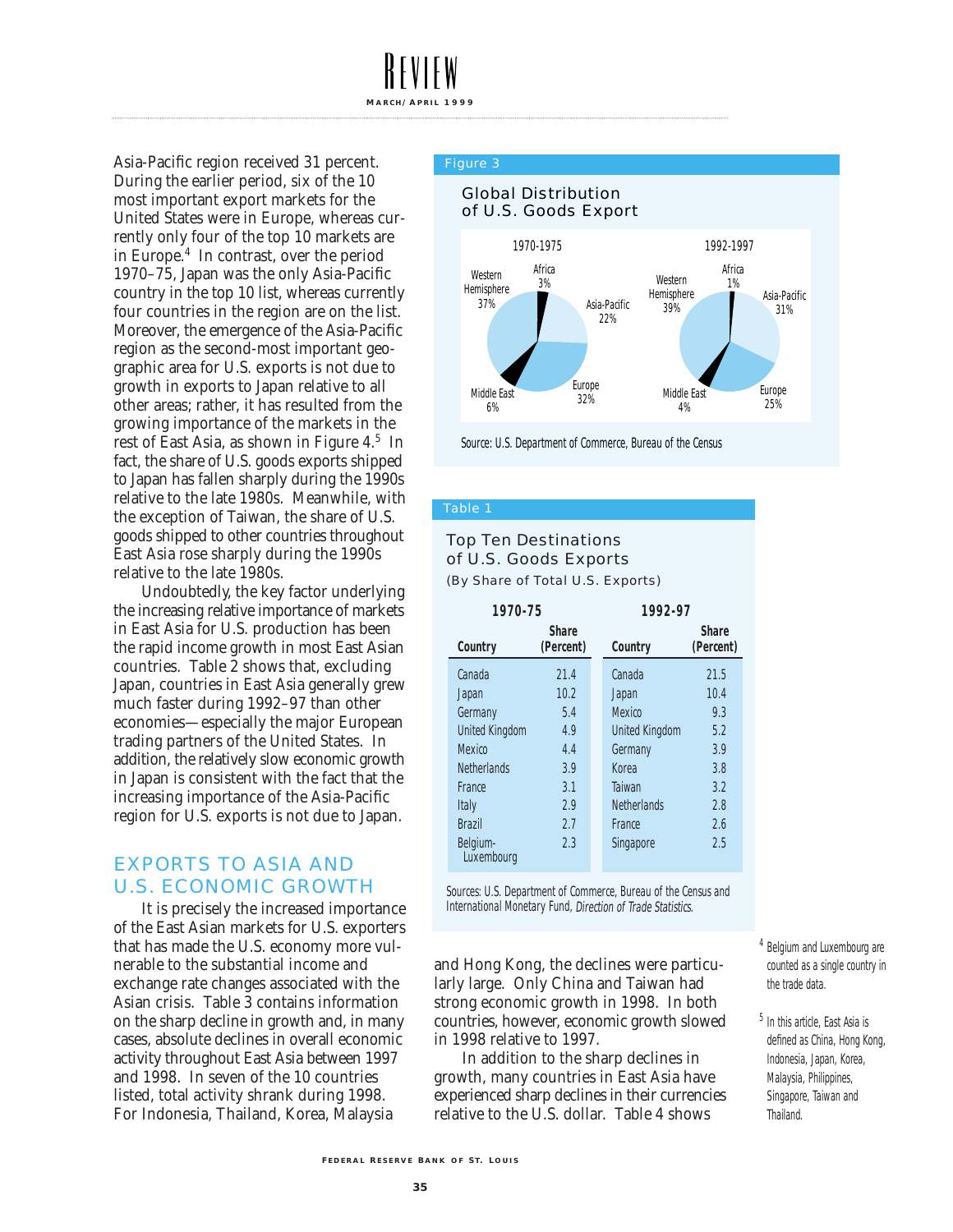#### Table 2

#### Real GDP Growth: Asia and Europe

| (Percent) |                       | 1992-1997                   |
|-----------|-----------------------|-----------------------------|
|           |                       | <b>Compound Annual Rate</b> |
|           | Asia                  |                             |
|           | China                 | 11.0                        |
|           | <b>Hong Kong</b>      | 5.1                         |
|           | Indonesia             | 7.0                         |
|           | Japan                 | 1.4                         |
|           | Korea                 | 7.2                         |
|           | Malaysia              | 8.7                         |
|           | Philippines           | 5.3                         |
|           | Singapore             | 8.8                         |
|           | <b>Taiwan</b>         | 6.2                         |
|           | <b>Thailand</b>       | 6.2                         |
|           | Europe                |                             |
|           | France                | 1.5                         |
|           | Italy                 | 1.2                         |
|           | <b>United Kingdom</b> | 2.9                         |
|           | Germany               | 1.4                         |
|           | World                 | 3.7                         |

Source: International Monetary Fund, International Financial Statistics.

Table **3**

#### Asian Real GDP Growth (Percent)

|                    | 1997   | 1998    |
|--------------------|--------|---------|
|                    |        |         |
| China              | 8.8    | 7.8     |
| <b>Hong Kong</b>   | 5.3    | $-5.1$  |
| Indonesia          | 4.6    | $-13.7$ |
| Japan              | 1.4    | $-2.8$  |
| Korea              | 5.5    | $-5.5$  |
| <b>Malaysia</b>    | 7.7    | $-6.8$  |
| <b>Philippines</b> | 5.2    | $-0.5$  |
| Singapore          | 8.0    | 1.5     |
| Taiwan             | 6.8    | 4.9     |
| <b>Thailand</b>    | $-0.4$ | $-8.0$  |

Source: International Monetary Fund, World Economic Outlook (May 1999).

the measured changes for two periods— May 1, 1997 to January 30, 1998 and May 1, 1997 to December 31, 1998. Between May 1, 1997 and January 30, 1998, seven of the 10 East Asian countries experienced declines of more than 15 percent in the value of their currencies relative to the U.S. dollar. The declines in the Indonesian rupiah and the Thai baht were especially sharp—both currencies fell more than 50 percent against the U.S. dollar. When the longer period is examined, one sees that the Asian currencies have recovered somewhat. The fact remains, however, that between May 1, 1997 and December 31, 1998, seven of the 10 countries listed saw their currencies decline more than 10 percent against the U.S. dollar. 6

Undoubtedly, these income and exchange rate changes adversely affected U.S. exports to Asia. One rough estimate of the export effect of the Asian crisis on the U.S. economy can be obtained by calculating the effect of the decline in U.S. exports to Asia on the growth rate of output. <sup>7</sup> Real merchandise exports to East Asia fell by 11.6 percent in 1998. This decline reduced the growth rate of real GDP by 0.36 percentage points. Consequently, the growth rate of real GDP in 1998 was 3.85 percent rather than 4.21 percent. The quarterly data show that exports to East Asia fell by 7.4 percent on a yearover-year basis in the first quarter of 1998, by 16 percent in both second and third quarters, and by 7.1 percent in the fourth quarter. <sup>8</sup> These declines had the effect of lowering the growth rate of real GDP by 0.2 percentage points during the first and fourth quarters and 0.5 percentage points in the second and third quarters. These data provide some evidence that the worst effects of the Asian crisis may be over.

#### **Industry Effects**

The recent declines in exports to East Asia have not equally affected the output of all industries. The effect of declining exports to Asia on a particular U.S. industry depends on the following two factors: the extent to which exports to Asia have declined and the importance of these exports to the output of a particular industry. To examine these effects, we grouped industries according to the two-digit Standard Industrial Classification (SIC) system. Details regarding the data are provided in the shaded insert

#### <sup>6</sup> To be precise, real exchange rate changes, which adjust the nominal exchange rates for the relative rates of inflation, should be used. The use of real exchange rates would not alter the conclusion that many countries in East Asia have experienced sharp declines in their currencies relative to the U.S. dollar.

<sup>7</sup> Clearly, these estimates are rough. An important assumption is that the resources that would have been used to produce the exports are not put to other uses immediately. Also, to the extent that the decline in demand for U.S. products by the East Asian countries has resulted in a rise in inventories, the negative effects on measured output are reduced. That is, the decline in exports may be offset by a rise in inventories in the GDP accounts. Unless producers find other markets for these inventories, however, production ultimately will be affected.

8 Year-over-year (rather than quarterly annualized) comparisons are used because the country-level export data are not seasonally adjusted. Thus, fluctuations in quarterly data could reflect seasonal patterns rather than economic factors.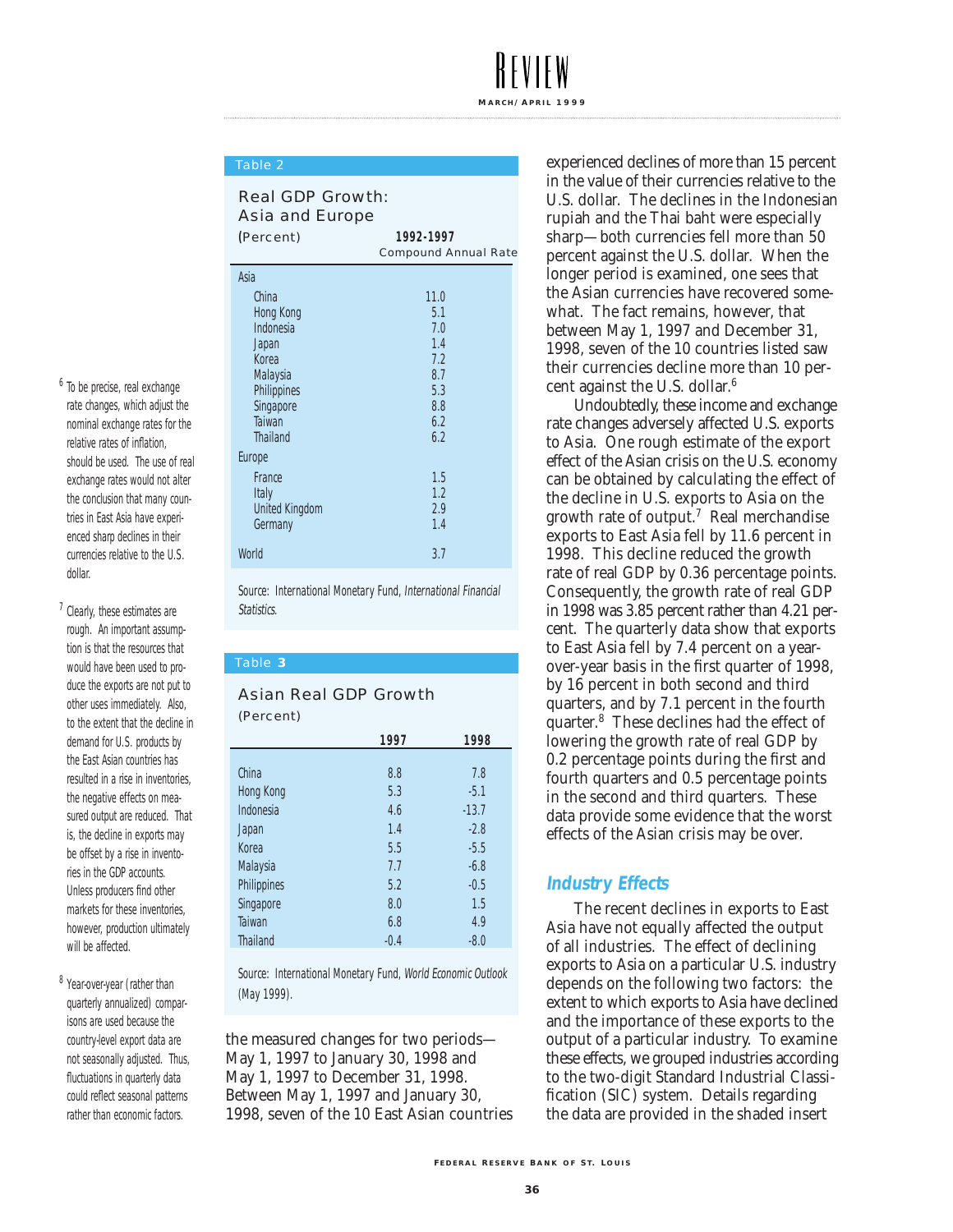"Details of Industry Level Export and Output Data."

**Declining Exports.** First, we look at the change in exports by industry. As Table 5 indicates, in real terms every industry studied, with the exception of the transportation equipment industry (SIC 37), saw a decline in goods exported to East Asia in 1998. Exports of transportation equipment rose by 3.5 percent during 1998. These exports rose in all but the second quarter of 1998. Of those industries with declining exports, the food and kindred products industry (SIC 20) experienced the smallest decline (3.3 percent) during 1998. Metallic ores and concentrates industry (SIC 10) exports fell by the greatest amount (34.9 percent). More than half of all the U.S. industries studied saw their exports to East Asia fall 20 percent or more during 1998.

Though the change in exports of some industries showed a great deal of quarterly variation (even on a year-over-year basis), exports in other industries fell sharply during each quarter. For example, crude oil and natural gas (SIC 13) exports declined by more than 30 percent during the first, third and fourth quarters but rose by 28 percent during the second quarter. In contrast, five industries—forestry and fishing (SIC 08-09), stone, clay, glass and concrete products (SIC 32), apparel and related products (SIC 23), rubber and miscellaneous plastic products (SIC 30), and furniture and fixtures (SIC 25)—experienced year-over-year declines in exports of 15 percent or more during each quarter.

In most of the industries studied, the five Asian countries most directly associated with the crisis—Indonesia, Malaysia, Philippines, South Korea and Thailand—experienced the largest declines in exports. China has been the one bright spot in East Asia for many industries. More than half of the industries studied had increased exports to China.

Examining the export data at a more disaggregated level can provide more information on what is driving the changes in exports at the two-digit industry level. 9 For example, the 3.5 percent increase in transportation equipment (SIC 37) exports occurred as a result of rising aircraft

#### Table 4

**MARC H / A PRIL 1999**

#### Exchange Rate Change US \$/Foreign Currency (Percent)

|                    | May 1, 1997 -<br><b>January 30, 1998</b> | May 1, 1997 -<br>December 31, 1998 |
|--------------------|------------------------------------------|------------------------------------|
| China              | 0.2                                      | 0.6                                |
| Hong Kong          | 0.1                                      | 0.0                                |
| Indonesia          | $-76.6$                                  | $-68.8$                            |
| Japan              | $-0.4$                                   | 12.0                               |
| Korea              | $-41.4$                                  | $-25.8$                            |
| <b>Malaysia</b>    | $-40.7$                                  | $-34.0$                            |
| <b>Philippines</b> | $-38.1$                                  | $-31.9$                            |
| Singapore          | $-15.7$                                  | $-12.4$                            |
| <b>Taiwan</b>      | $-19.2$                                  | $-14.2$                            |
| <b>Thailand</b>    | $-50.8$                                  | $-28.5$                            |
|                    |                                          |                                    |

Source: Federal Reserve Bank of New York.

exports, primarily to China. In contrast, passenger car exports fell throughout 1998.

Another industry experiencing a relatively small decline in exports to East Asia is tobacco products (SIC 21). Overall, tobacco exports to East Asia fell by 4.9 percent in 1998. A slight rise in the export of chewing and smoking tobacco was more than offset by a decline in cigarette exports.

Turning to industries that have experienced sharp declines, the decline in exports of finfish are primarily responsible for the decline in forestry and fishing (SIC 08-09) exports. Meanwhile, declines in corn, soybeans and cotton exports accounted for nearly all of the decline in agriculture and livestock products (SIC 01-02) exports.

These export data suggest both the widespread and differential effects of the Asian crisis on U.S. exporters. Obviously, certain industries have experienced much larger drops in exports than other industries. Understanding the full extent of the export effect across industries, however, requires examining the importance of exports to East Asia for the industries studied.

**Industry Dependence on Exports.** The electrical and electronic machinery, equipment and supplies industry (SIC 36) is the only industry whose exports to East Asia accounted for more than 10 percent

<sup>9</sup> These data are available on request.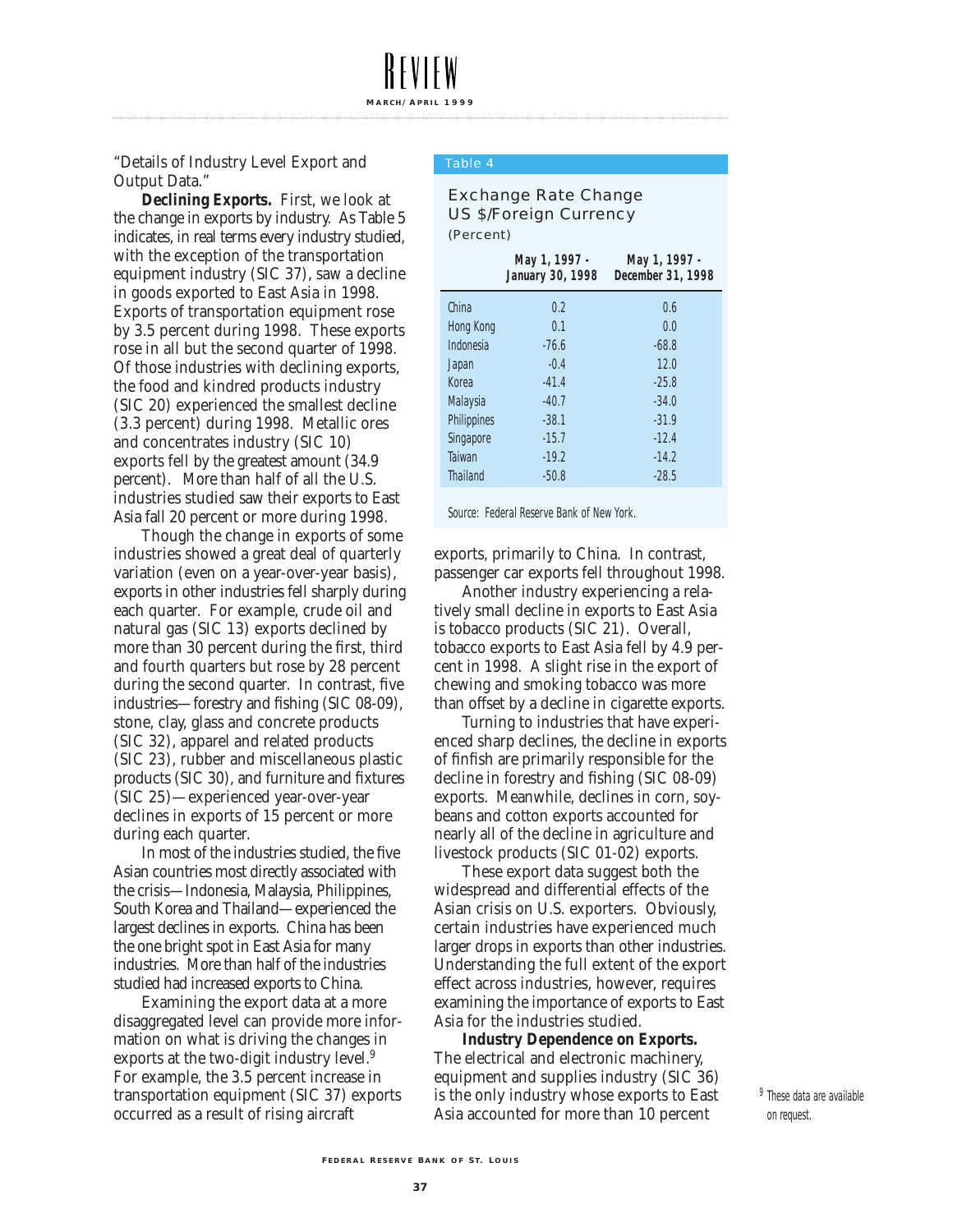

#### Figure 4



**F EDERAL R ESE R V E B ANK O F S T. L OUIS**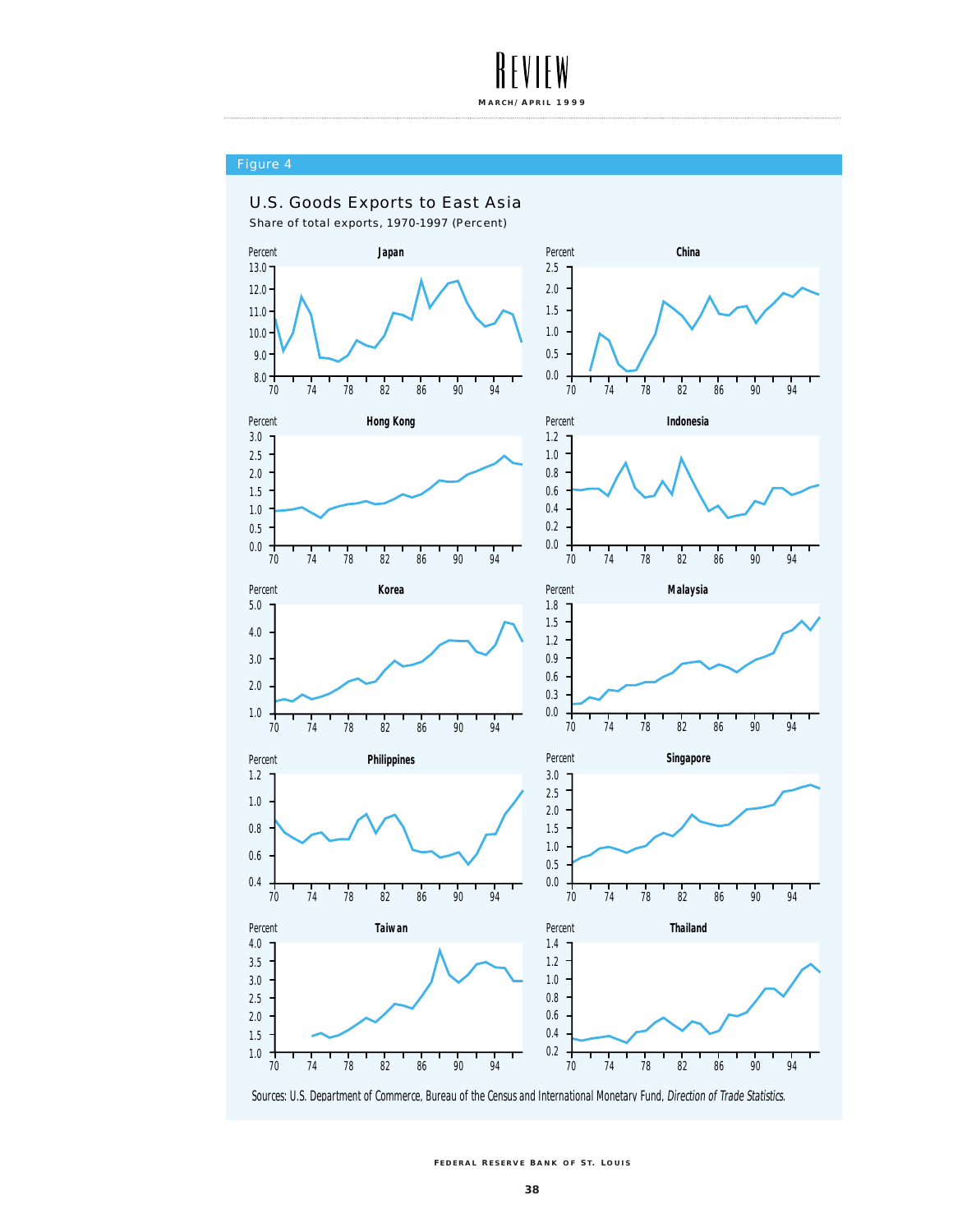#### Table 5

#### U.S. Real Exports to East Asia by Industry

**(**Percent Change From Year Ago)

|            |                                                                                  | 1998    |         |         |                |         |
|------------|----------------------------------------------------------------------------------|---------|---------|---------|----------------|---------|
| <b>SIC</b> | <b>Industry</b>                                                                  | Year    | Q1      | Q2      | Q <sub>3</sub> | Q4      |
| 10         | Metallic ores and concentrates                                                   | $-34.9$ | $-55.6$ | $-40.1$ | 5.8            | $-66.4$ |
| 13         | Crude oil and natural gas                                                        | $-32.3$ | $-33.2$ | 27.5    | $-47.2$        | $-55.6$ |
| 24         | Lumber and wood products, except furniture                                       | $-32.0$ | $-38.9$ | $-41.6$ | $-29.6$        | $-10.8$ |
| 08-09      | Forestry and fishing                                                             | $-29.1$ | $-26.8$ | $-43.8$ | $-25.9$        | $-20.5$ |
| 32         | Stone, clay, glass and concrete products                                         | $-28.8$ | $-20.4$ | $-24.7$ | $-27.7$        | $-41.1$ |
| 29         | Refined petroleum and coal products                                              | $-27.6$ | $-42.3$ | $-42.0$ | $-29.3$        | 23.8    |
| 22         | <b>Textile mill products</b>                                                     | $-24.9$ | $-9.0$  | $-27.1$ | $-34.6$        | $-28.3$ |
| 33         | Primary metal products                                                           | $-23.1$ | $-13.8$ | $-28.8$ | $-27.7$        | $-21.4$ |
| 23         | Apparel and related products                                                     | $-22.6$ | $-24.5$ | $-23.1$ | $-24.6$        | $-17.4$ |
| 39         | Miscellaneous manufactured goods                                                 | $-22.4$ | $-23.9$ | $-26.6$ | $-26.5$        | $-11.4$ |
| 35         | Nonelectrical machinery                                                          | $-21.6$ | $-12.5$ | $-21.3$ | $-25.9$        | $-26.1$ |
| 30         | Rubber and miscellaneous plastics products                                       | $-21.4$ | $-15.5$ | $-23.8$ | $-27.9$        | $-18.3$ |
| 25         | <b>Furniture and fixtures</b>                                                    | $-21.3$ | $-21.3$ | $-28.7$ | $-17.6$        | $-16.3$ |
| 26         | Paper and allied products                                                        | $-21.3$ | $-23.7$ | $-23.4$ | $-27.0$        | $-10.2$ |
| 28         | Chemicals and allied products                                                    | $-17.1$ | $-19.8$ | $-18.5$ | $-20.7$        | $-9.1$  |
| 12         | <b>Bituminous coal and lignite</b>                                               | $-14.5$ | $-2.2$  | $-15.8$ | $-20.0$        | $-21.2$ |
| $01 - 02$  | Agriculture and livestock products                                               | $-13.5$ | $-14.9$ | $-18.5$ | $-12.2$        | $-8.9$  |
| 31         | Leather and leather products                                                     | $-12.4$ | $-23.3$ | $-2.4$  | $-12.3$        | $-11.6$ |
| 34         | Fabricated metal products except machinery<br>and transportation equipment       | $-12.4$ | $-9.5$  | $-22.0$ | $-24.0$        | 6.4     |
| 38         | Scientific and professional instruments;<br>photographic and optical goods, etc. | $-10.2$ | $-3.1$  | $-8.2$  | $-12.5$        | $-16.4$ |
| 36         | Electrical and electronic machinery,<br>equipment and supplies                   | $-7.3$  | $-3.1$  | $-12.5$ | $-10.1$        | $-3.5$  |
| 14         | Nonmetallic minerals, except fuels                                               | $-7.3$  | $-7.0$  | 4.9     | $-15.9$        | $-10.6$ |
| 21         | <b>Tobacco products</b>                                                          | $-4.9$  | $-5.4$  | 0.2     | $-5.7$         | $-8.5$  |
| 27         | Printing and publishing                                                          | $-3.6$  | $-9.6$  | 8.8     | $-12.8$        | $-1.3$  |
| 20         | Food and kindred products                                                        | $-3.3$  | $-3.0$  | $-0.7$  | $-7.7$         | $-1.9$  |
| 37         | <b>Transportation equipment</b>                                                  | 3.5     | 11.9    | $-18.8$ | 1.3            | 22.5    |
|            |                                                                                  |         |         |         |                |         |

Sources: U.S. Department of Commerce, Bureau of the Census and U.S. Department of Labor, Bureau of Labor Statistics.

of gross output during 1996, as shown in Table 6. <sup>10</sup> For the U.S. industries studied, 1996 exports to East Asia accounted for, on average, 3.7 percent of gross output. Though these numbers may seem small, they are not surprising. Exports of goods accounted for only 8.2 percent of U.S. GDP during 1996, with exports to Asia accounting for about one-third of the total.

Exports to East Asia accounted for 2.5 percent of the gross output of the paper and allied products industry (SIC 26) during 1996, but only 0.7 percent of the gross output of the furniture and fixtures industry (SIC 25). Exports to East Asia for both industries fell by 21.3 percent during 1998. As a result of the differences in the importance of East Asian markets, this

10The most recent output-byindustry data are for 1996.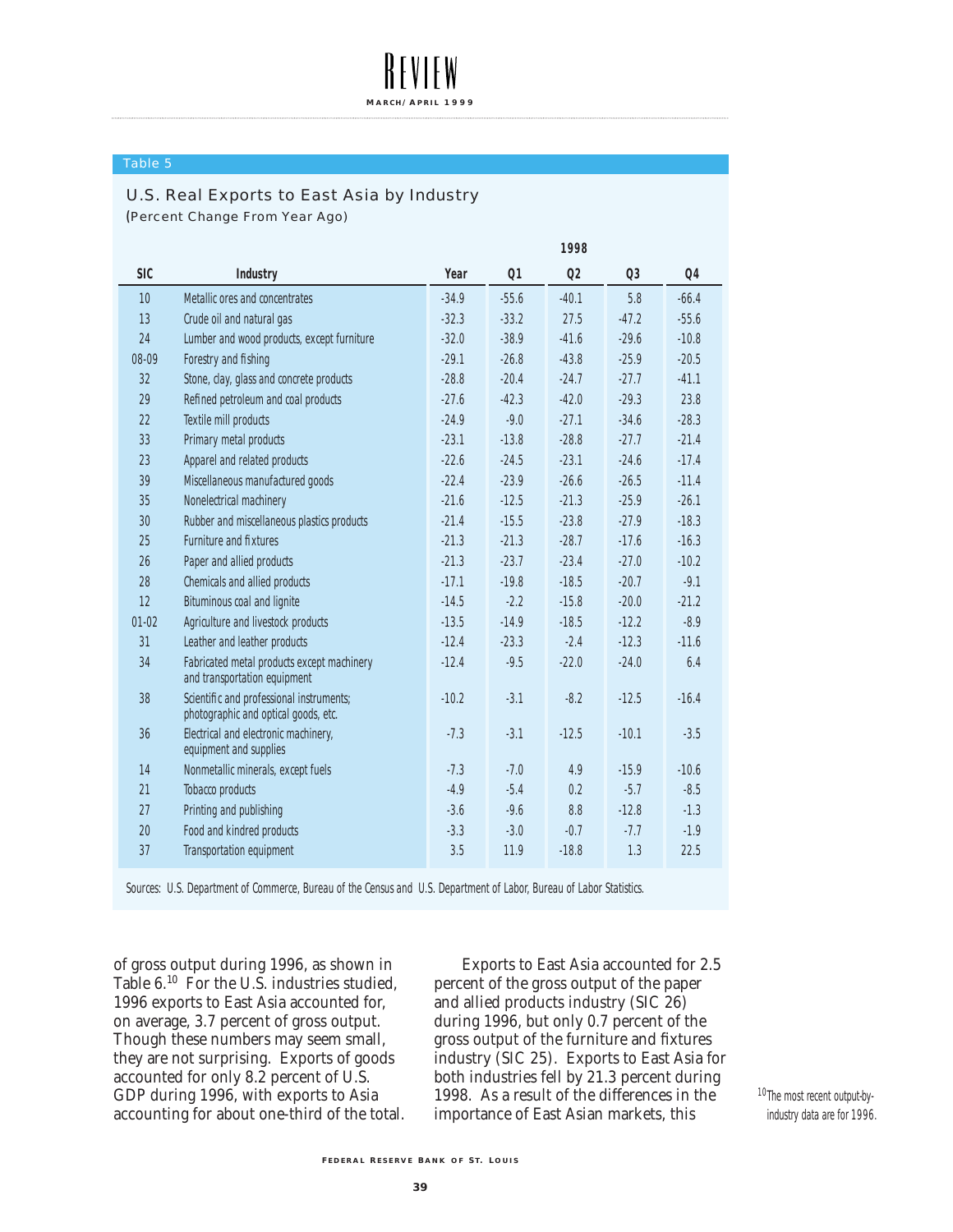#### Table 6

#### U.S. Real Exports to East Asia as a Percent of Gross Output by Industry (1996)

| <b>SIC</b> | <b>Industry</b>                                                                  | Percent |
|------------|----------------------------------------------------------------------------------|---------|
| 36         | Electrical and electronic machinery,<br>equipment and supplies                   | 12.2    |
| 31         | Leather and leather products                                                     | 8.5     |
| 35         | Nonelectrical machinery                                                          | 8.2     |
| 38         | Scientific and professional instruments;<br>photographic and optical goods, etc. | 7.5     |
| $01-02$    | Agriculture and livestock products                                               | 6.9     |
| 39         | Miscellaneous manufactured goods                                                 | 5.8     |
| 21         | <b>Tobacco products</b>                                                          | 5.1     |
| 28         | <b>Chemicals and allied products</b>                                             | 4.5     |
| 08-09      | Forestry and fishing                                                             | 4.4     |
| 37         | <b>Transportation equipment</b>                                                  | 4.1     |
| 24         | Lumber and wood products, except furniture                                       | 3.8     |
| 14         | Nonmetallic minerals, except fuels                                               | 2.6     |
| 26         | Paper and allied products                                                        | 2.5     |
| 33         | Primary metal products                                                           | 2.5     |
| 12         | <b>Bituminous coal and lignite</b>                                               | 2.5     |
| 10         | Metallic ores and concentrates                                                   | 2.5     |
| 20         | Food and kindred products                                                        | 2.2     |
| 34         | Fabricated metal products except machinery                                       | 1.8     |
|            | and transportation equipment                                                     |         |
| 23         | Apparel and related products                                                     | 1.7     |
| 32         | Stone, clay, glass and concrete products                                         | 1.6     |
| 30         | Rubber and miscellaneous plastics products                                       | 1.4     |
| 22         | <b>Textile mill products</b>                                                     | 1.1     |
| 29         | Refined petroleum and coal products                                              | 1.0     |
| 25         | <b>Furniture and fixtures</b>                                                    | 0.7     |
| 13         | Crude oil and natural gas                                                        | 0.4     |
| 27         | Printing and publishing                                                          | 0.3     |

Sources: U.S. Department of Commerce, Bureau of the Census and U.S. Department of Labor, Bureau of Labor Statistics.

> equal percentage decline in exports will have a much larger effect on the former industry than on the latter.

11 See the shaded insert, "Another Look at Industry Output Effects," for a discussion of our cross-industry results relative to a study by Noland et al. (1998) using a different approach.

**Gross Output Effects.** Given the sharp decline in exports to East Asia during 1998, the effect on the gross output of several industries has been pronounced, as shown in Table 7. <sup>11</sup> These data indicate the potential effect of the decline in exports on the growth rate of each industry, assuming this

reduction in export sales to Asia is not offset by additional sales in the United States or elsewhere. The average effect across industries was a 0.6 percent decline in the growth rate of gross output. The industries most severely affected by the decline in exports are nonelectrical machinery (SIC 35) and miscellaneous manufactured goods (SIC 39). The former industry includes such items as construction, metal working and general industrial machinery as well as computers. The latter industry includes such items as jewelry, toys, musical instruments, and office and art supplies.

In the absence of a decline in nonelectrical machinery exports to East Asia, the growth rate of gross output in that industry would have been 1.8 percentage points higher. Similarly, the decline in miscellaneous manufactured goods exports to East Asia reduced gross output growth in that industry by 1.3 percentage points. The factors accounting for these output effects differ in the two industries. The nonelectrical machinery industry is more dependent on East Asia for sales of its output (8.2 percent compared with 5.8 percent), whereas the miscellaneous manufactured goods industry suffered a slightly greater decline in exports to the region (22.4 percent compared with 21.6 percent).

The transportation equipment industry (SIC 37) received a small boost in output (0.14 percentage points) as a result of rising exports to East Asia. Of the studied industries with a decline in exports, output of the printing and publishing industry (SIC 27) has been the least affected. Declining exports lowered the growth rate by only 0.01 percentage points during 1998. The limited effect is a result of both the small amount of production that is exported to East Asia (0.3 percent) and the small decline in these exports (3.6 percent). Even the 13 percent drop in exports of this industry that occurred during the third quarter had only a 0.04 percentage point drag on growth.

The crude oil and natural gas industry (SIC 13), which had one of the largest declines in exports during 1998 (32.3 percent), was in the bottom fifth of industries in terms of the effect of the decline in exports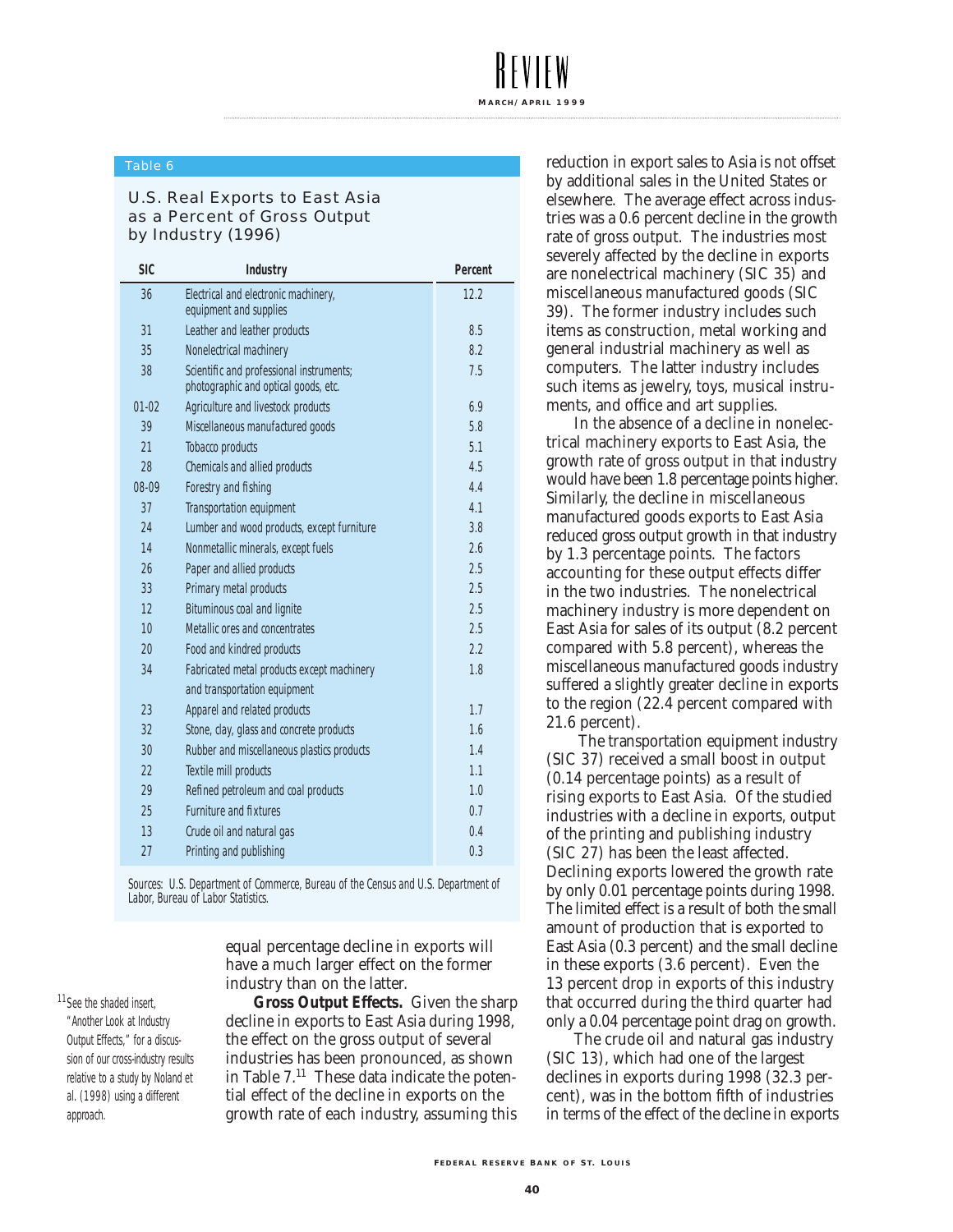#### **Export Data**

Export data by industry for the group of countries studied are available only for merchandise trade and only in current dollars. Exports by industry are based on the two-digit Standard Industrial Classification (SIC) system. This classification of exports was chosen for consistency with the output data, discussed below.

To calculate the real value of exports by industry, the data were deflated by export price indices. Export price index data are not available on a SIC basis. Thus, we started with an export price index that groups the data based on the Standard International Trade Classification (SITC) system and matched these industries with the appropriate SIC codes. When multiple SITC codes fit one SIC category, a weighted average of the price indices for those categories was constructed to arrive at the price index on an SIC basis. The weights were based on the export share of each SITC industry within a SIC grouping for 1995 because this is the year used to weight prices in the SITC index. For example,

the table in this insert provides information on the two SITC industries (SITCs 78 and 79) that correspond to the transportation equipment industry (SIC 37). Using this information, the relevant price index for the transportation equipment industry was 101.24 during the first quarter of 1997 and 101.02 during the first quarter of 1998. Thus, the export price of transportation equipment fell by 0.2 percent during this period.

#### **Output Data**

Output data by industry are based on the two-digit SIC code system. The output data are gross output by industry for 1996 (the latest year for which such data are available). Gross output measures each industry's total output, including the intermediate products used and the value added during production. These output data, in both current and constant dollars, are produced by the Department of Commerce, Bureau of Economic Analysis and are available

| <b>Conversion of SITC Price Index to SIC Price Index for</b><br><b>Transportation Equipment Industry</b> |                    |        |                      |  |  |  |
|----------------------------------------------------------------------------------------------------------|--------------------|--------|----------------------|--|--|--|
| 1997:01                                                                                                  |                    |        |                      |  |  |  |
| <b>SITC Industry</b>                                                                                     | <b>Price Index</b> | Weight | Price Index * Weight |  |  |  |
| 78                                                                                                       | 101.63             | 0.64   | 65.01                |  |  |  |
| 79                                                                                                       | 100.53             | 0.36   | 36.22                |  |  |  |
| Sum of Weighted Indexes (SIC 37 Index)                                                                   | 101.24             |        |                      |  |  |  |
| 1998:01                                                                                                  |                    |        |                      |  |  |  |
| <b>SITC Industry</b>                                                                                     | <b>Price Index</b> | Weight | Price Index * Weight |  |  |  |
| 78                                                                                                       | 101.90             | 0.64   | 65.19                |  |  |  |
| 79                                                                                                       | 99.47              | 0.36   | 35.84                |  |  |  |
| Sum of Weighted Indexes (SIC 37 Index)                                                                   | 101.02             |        |                      |  |  |  |
|                                                                                                          |                    |        |                      |  |  |  |

**F EDERAL R ESE R V E B ANK O F S T. L OUIS**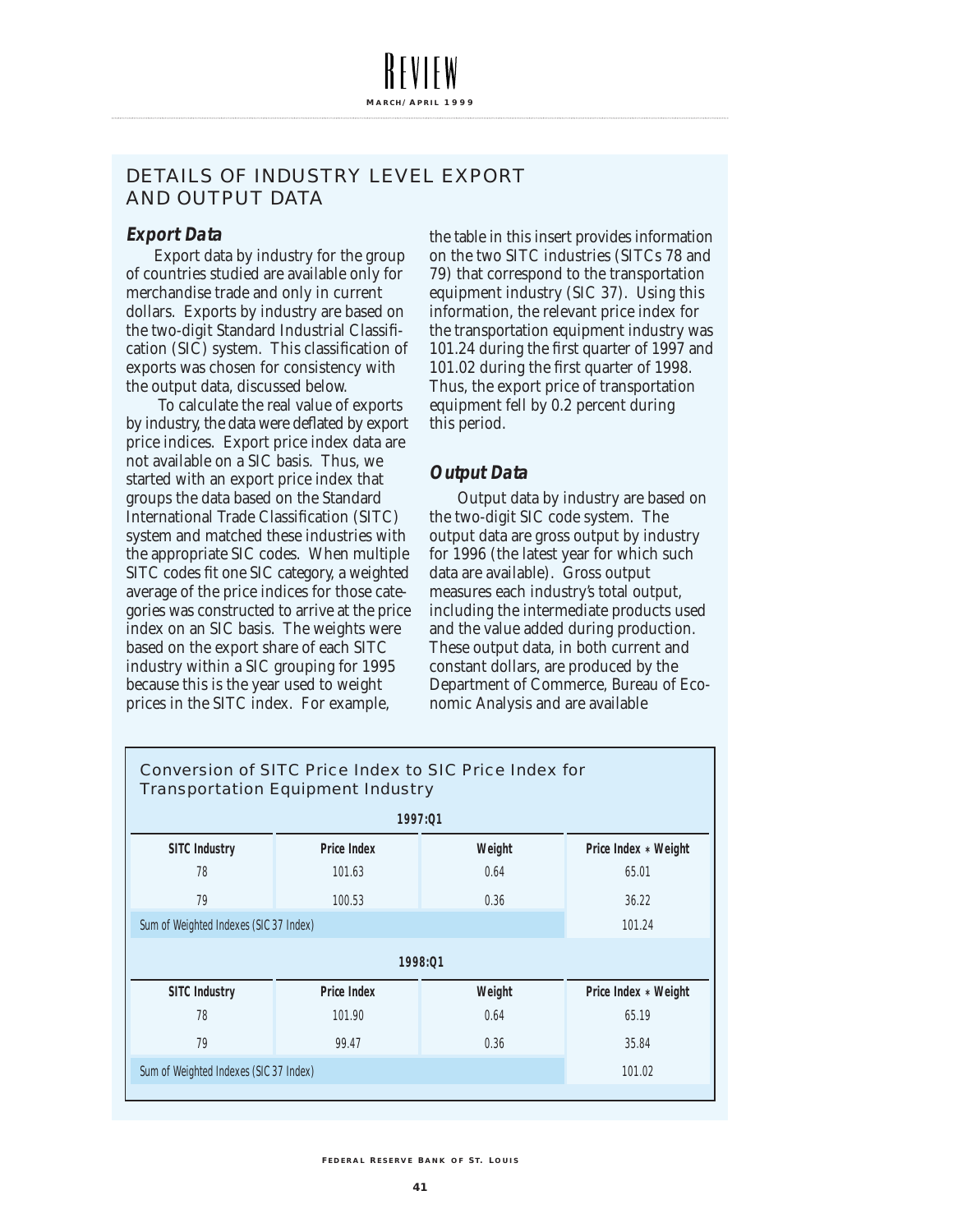electronically at: <http://www.bea.doc. gov/bea/dn2.htm>. Current dollar gross output is roughly equivalent to an industry's sales or receipts. Our analysis uses the 1996 current dollar gross output data for each industry.

**MARCH / A PRIL 1999**

#### **Measuring the Effect of Changes in Exports on Output**

The percentage change in the real exports of each industry to East Asia is given by Equation 1, as follows:

$$
(1)\begin{pmatrix} \sum\limits_{j=1}^{10} X_{98,t}^{i,j} \\ \frac{10}{10} X_{97,t}^{i,j} \\ \sum\limits_{j=1}^{10} X_{97,t}^{i,j} \end{pmatrix} * 100
$$

where  $X^{i,j}$  is the real exports of industry *i* to country *j* and the subscript *t* refers to the quarter in 1998 and 1997. The results for each industry are given in Table 5.

Exports to East Asia as a share of the gross output of each industry in 1996 is given by Equation 2, as follows: where  $X^{i,j}$  is the real exports of industry *i* 

on output (0.1 percent) because only a small fraction of SIC 13 output is exported to East Asia (0.4 percent). Turning to the tobacco products industry (SIC 21), the limited effect on output (0.3 percent) results primarily from the small decline in these exports (4.9 percent).

The final two columns in Table 7 provide some perspective on the significance of these output effects. These two columns show the average and range of the contribution of exports to East Asia to the growth of gross output over the period 1990-96. In five industries—metallic ores and concentrates (SIC 10), bituminous coal and lignite (SIC 12), lumber and wood products (SIC 24), primary metal products (SIC 33) and tobacco products (SIC 21)—export declines, on average, reduced the growth rate of gross output. Even in these industries, however, the effect of the 1998 decline in

$$
(2)\left(\frac{\sum\limits_{j=1}^{10}X_{96}^{i,j}}{Y_{96}^{i}}\right)*100
$$

to country *j*, and *Y<sup>i</sup>* is the gross output of industry *i*. The year 1996 is used to calculate the importance of the East Asian market for each industry because it is the latest year for which gross output data by industry are available. The results of this calculation are given in Table 6.

Combining the percentage change in exports with the share of exports in gross output indicates the effect of the change in exports on output, as shown by Equation 3, as follows:

$$
(3)\begin{pmatrix} \sum\limits_{j=1}^{10} X^{i,j}_{98,t} \\ \sum\limits_{j=1}^{10} X^{i,j}_{97,t} - 1 \end{pmatrix} \begin{pmatrix} \sum\limits_{j=1}^{10} X^{i,j}_{96} \\ \frac{j=1}{Y^{i}_{96}} \end{pmatrix} * 100
$$

The results of this calculation are given in Table 7.

exports to East Asia on gross output was greater than the average effect. Thus, for example, the decline in exports to East Asia in the metallic ores and concentrates industry had a 0.86 percentage point drag on the growth of gross output during 1998. On average, over the 1990–96 period, the decline in exports to East Asia in this industry lowered the growth rate of gross output by 0.29 percentage points.

In only nine of the 26 industries studied is the current negative export effect on growth of gross output within the range of experience throughout the 1990–96 period. Moreover, eight of the industries never experienced a decline in exports to East Asia during this period. Nonelectrical machinery exports to East Asia, for example, contributed between 0.21 and 2.36 percentage points to the annual growth rate of gross output throughout the 1990–96 period.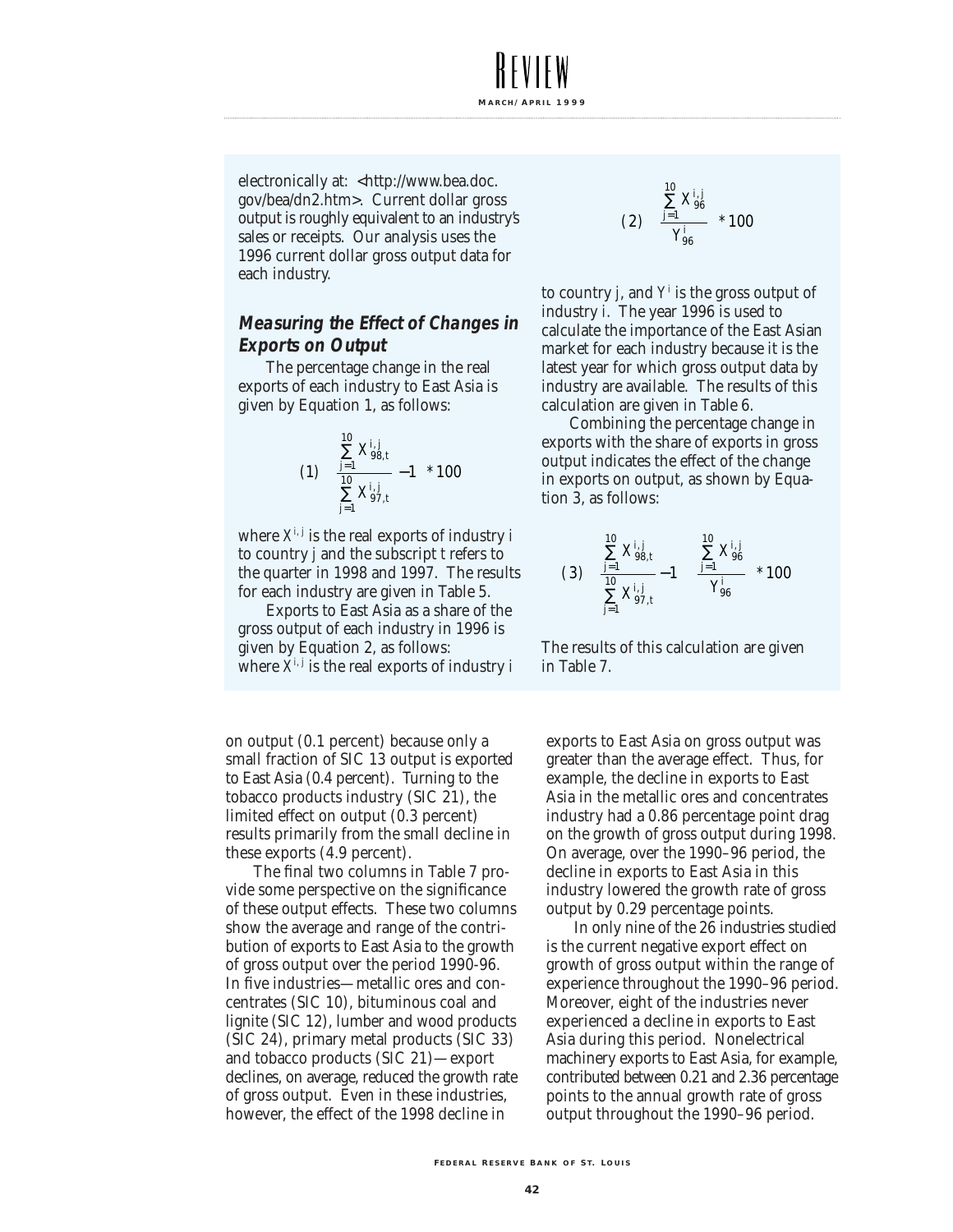#### Table 7

#### Export Effect on Growth by Industry – Gross Output Basis (Percent)

**MARC H / A PRIL 1999**

| <b>SIC</b> | <b>Industry</b>                                                                 | Year    | Q <sub>1</sub> | 1998<br>Q <sub>2</sub> | Q <sub>3</sub> | <b>Q4</b> | Average<br>1990-96 | Range<br>1990-96 |
|------------|---------------------------------------------------------------------------------|---------|----------------|------------------------|----------------|-----------|--------------------|------------------|
| 35         | Nonelectrical machinery                                                         | $-1.77$ | $-1.03$        | $-1.75$                | $-2.13$        | $-2.14$   | 0.86               | $0.21 - 2.36$    |
| 39         | Miscellaneous manufactured goods                                                | $-1.29$ | $-1.38$        | $-1.54$                | $-1.53$        | $-0.66$   | 0.41               | $-0.23 - 1.30$   |
| 08-09      | Forestry and fishing                                                            | $-1.27$ | $-1.17$        | $-1.92$                | $-1.13$        | $-0.90$   | 0.22               | $-0.70 - 1.98$   |
| 24         | Lumber and wood products, except furniture                                      | $-1.21$ | $-1.47$        | $-1.57$                | $-1.12$        | $-0.41$   | $-0.12$            | $-0.36 - 0.19$   |
| 31         | Leather and leather products                                                    | $-1.06$ | $-1.98$        | $-0.20$                | $-1.05$        | $-0.98$   | 0.41               | $-0.46 - 1.46$   |
|            | 01-02 Agriculture and livestock products                                        | $-0.93$ | $-1.02$        | $-1.27$                | $-0.84$        | $-0.61$   | 0.11               | $-0.85 - 1.72$   |
| 36         | Electrical and electronic machinery,<br>equipment, and supplies                 | $-0.89$ | $-0.38$        | $-1.52$                | $-1.23$        | $-0.42$   | 1.72               | $0.45 - 3.65$    |
| 10         | Metallic ores and concentrates                                                  | $-0.86$ | $-1.38$        | $-0.99$                | 0.14           | $-1.64$   | $-0.29$            | $-1.89 - 1.52$   |
| 28         | <b>Chemicals and allied products</b>                                            | $-0.78$ | $-0.90$        | $-0.84$                | $-0.94$        | $-0.42$   | 0.19               | $-0.22 - 0.58$   |
| 38         | Scientific and professional instruments;<br>photographic and optical goods, etc | $-0.76$ | $-0.23$        | $-0.61$                | $-0.94$        | $-1.23$   | 0.51               | $-0.04 - 1.16$   |
| 33         | Primary metal products                                                          | $-0.57$ | $-0.34$        | $-0.71$                | $-0.69$        | $-0.53$   | $-0.01$            | $-0.82 - 1.23$   |
| 26         | Paper and allied products                                                       | $-0.53$ | $-0.59$        | $-0.58$                | $-0.67$        | $-0.25$   | 0.13               | $-0.17 - 0.45$   |
| 32         | Stone, clay, glass and concrete products                                        | $-0.46$ | $-0.33$        | $-0.40$                | $-0.44$        | $-0.66$   | 0.13               | $0.04 - 0.32$    |
| 23         | Apparel and related products                                                    | $-0.39$ | $-0.43$        | $-0.40$                | $-0.43$        | $-0.30$   | 0.18               | $0.03 - 0.32$    |
| 30         | Rubber and miscellaneous plastics products                                      | $-0.30$ | $-0.22$        | $-0.34$                | $-0.40$        | $-0.26$   | 0.11               | $0.04 - 0.19$    |
| 12         | <b>Bituminous coal and lignite</b>                                              | $-0.36$ | $-0.05$        | $-0.39$                | $-0.50$        | $-0.53$   | $-0.16$            | $-0.38 - 0.12$   |
| 22         | <b>Textile mill products</b>                                                    | $-0.27$ | $-0.10$        | $-0.30$                | $-0.38$        | $-0.31$   | 0.03               | $-0.04 - 0.14$   |
| 29         | Refined petroleum and coal products                                             | $-0.26$ | $-0.41$        | $-0.40$                | $-0.28$        | 0.23      | 0.01               | $-0.39 - 0.29$   |
| 21         | <b>Tobacco products</b>                                                         | $-0.25$ | $-0.27$        | 0.01                   | $-0.29$        | $-0.43$   | $-0.01$            | $-0.85 - 1.01$   |
| 34         | Fabricated metal products except<br>machinery and transportation equipment      | $-0.22$ | $-0.17$        | $-0.39$                | $-0.42$        | 0.11      | 0.12               | $0.01 - 0.24$    |
| 14         | Nonmetallic minerals, except fuels                                              | $-0.19$ | $-0.18$        | 0.13                   | $-0.42$        | $-0.28$   | 0.12               | $0.04 - 0.22$    |
| 25         | <b>Furniture and fixtures</b>                                                   | $-0.14$ | $-0.14$        | $-0.19$                | $-0.12$        | $-0.11$   | 0.06               | $0.01 - 0.11$    |
| 13         | Crude oil and natural gas                                                       | $-0.12$ | $-0.13$        | 0.11                   | $-0.18$        | $-0.21$   | 0.04               | $-0.13 - 0.26$   |
| 20         | Food and kindred products                                                       | $-0.07$ | $-0.07$        | $-0.01$                | $-0.17$        | $-0.04$   | 0.11               | $-0.25 - 0.28$   |
| 27         | Printing and publishing                                                         | $-0.01$ | $-0.03$        | 0.03                   | $-0.04$        | 0.00      | 0.01               | $-0.03 - 0.04$   |
| 37         | <b>Transportation equipment</b>                                                 | 0.14    | 0.49           | $-0.77$                | 0.05           | 0.92      | 0.31               | $-0.23 - 0.89$   |

Sources: U.S. Department of Commerce, Bureau of Economic Analysis and Bureau of the Census; Department of Labor, Bureau of Labor Statistics.

Thus, the 1.77 percentage point export drag on growth in 1998 is particularly troublesome for this industry.

#### **CONCLUSION**

Throughout most of the 1990s the United States has enjoyed the benefits of rising exports, particularly those to the growing economies of East Asia. Over the past year, however, the East Asian economies have contracted and their currencies have

fallen sharply against the dollar. As a result, demand for U.S. products has declined and U.S. exports to the region have fallen. In 1998 real U.S. exports to East Asia fell by 11.6 percent.

Examining the changes in exports by industry indicates the pervasiveness of the declines. Only the transportation equipment industry sent more goods to East Asia in 1998 than in 1997. This was a result of increases in aircraft exports, many of which were ordered prior to the economic problems in East Asia.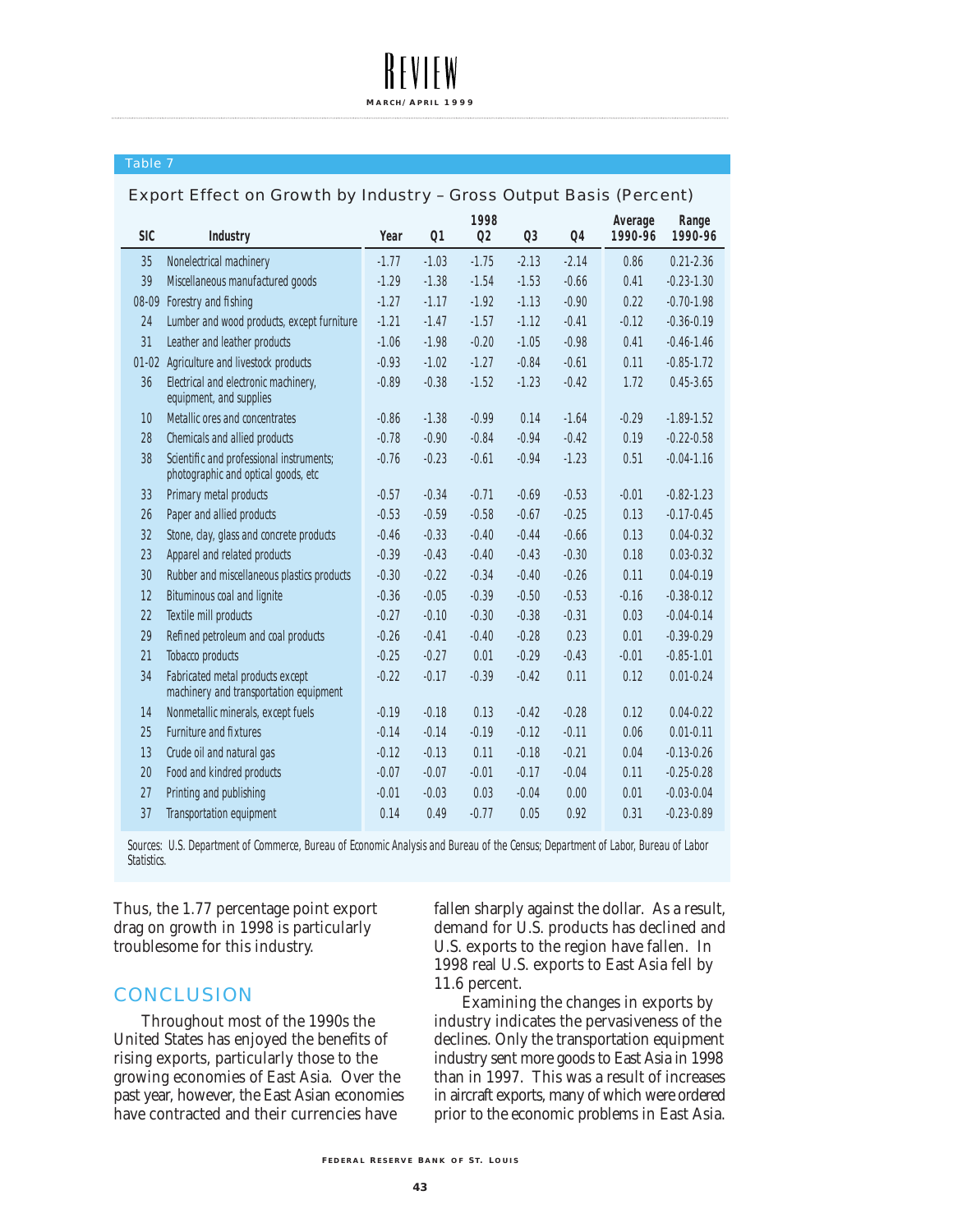#### ANOTHER LOOK AT INDUSTRY OUTPUT EFFECTS

Clearly our results are rough estimates of the sectoral effects of the Asian crisis on the U.S. economy. Prior studies, such as Noland et al. (1998) and Werling and McCarthy (1998), explore the relationship between different macroeconomic environments in Asia and their trade and production effects across U.S. industries. Because our approach uses actual trade changes, our results are not strictly comparable to prior studies. Nonetheless, as a check on the reasonableness of our results, we compare our results with those generated by Noland et al. (1998).

Using a computable general equilibrium model with 17 regions, each with 14 sectors and five primary factors of production, Noland et al. explored the consequences of various macroeconomic scenarios. The Asian crisis was characterized as a combination of two types of shocks—real exchange rate depreciations and declines in GDP—in eight Asian

#### **Medium Shock Scenario — Output Effects (Percent)**

| <b>Industry</b>                          | <b>Change in Production</b> |  |  |  |  |
|------------------------------------------|-----------------------------|--|--|--|--|
| Machinery                                | $-2.63$                     |  |  |  |  |
| <b>Flectronics</b>                       | $-2.38$                     |  |  |  |  |
| Forestry and fishery                     | $-1.39$                     |  |  |  |  |
| Motor vehicles and parts                 | $-1.21$                     |  |  |  |  |
| Other transportation equipment           | $-1.13$                     |  |  |  |  |
| Agriculture                              | $-0.89$                     |  |  |  |  |
| Light manufacturers                      | $-0.82$                     |  |  |  |  |
| Intermediate goods                       | $-0.71$                     |  |  |  |  |
| Textile and apparel                      | $-0.63$                     |  |  |  |  |
| Mining                                   | $-0.49$                     |  |  |  |  |
| Energy                                   | $-0.01$                     |  |  |  |  |
| <b>Processed food</b>                    | 0.02                        |  |  |  |  |
| Services                                 | 0.39                        |  |  |  |  |
| Housing and construction                 | 0.71                        |  |  |  |  |
| <b>Total</b>                             | $-0.07$                     |  |  |  |  |
| Source: Noland et al. (1998), Table 3.1. |                             |  |  |  |  |

countries. These shocks generate changes in trade flows and production.

The production changes associated with one scenario, termed the *mediumshock* scenario are listed in the table in this insert. Because the correspondence between the sectors used by Noland et al. and the two-digit SIC classification we use is rough and because their time horizon extends beyond 1998, it is difficult to make strong statements.<sup>1</sup> It appears, however, that the cross-industry results are comparable. Similar to our results that the nonelectrical machinery industry has experienced the largest relative decline, Noland et al. identified the machinery sector as experiencing the largest relative decline. The electronics sector also was expected to experience relatively large declines, a result consistent with our finding for electrical and electronic machinery, equipment and supplies. In addition, Noland et al. found that both the agriculture sector and the forestry and fishery sector are likely to undergo relatively large production changes results consistent with our findings for the industries encompassing agriculture and livestock (SIC 01-02) and forestry and fishing (SIC 08-09). The most obvious difference between our results and those of Noland et al. concerns potential changes in the transportation equipment industry. Noland et al. estimated relatively large changes; to date we estimate relatively small changes.2 Some of this difference can be attributed to the fact that Noland et al. also capture import effects that we do not.

- <sup>1</sup> Noland et al. also do not include China and Hong Kong in their study. Excluding these from our sample does not change the comparability of the results.
- <sup>2</sup> Our transportation equipment industry results are consistent with those of Werling and McCarthy (1998). They estimated belowaverage production declines for motor vehicles and parts. Meanwhile, for aerospace, which accounts for a relatively smaller share of the transportation equipment industry than motor vehicles, they did find above-average production declines.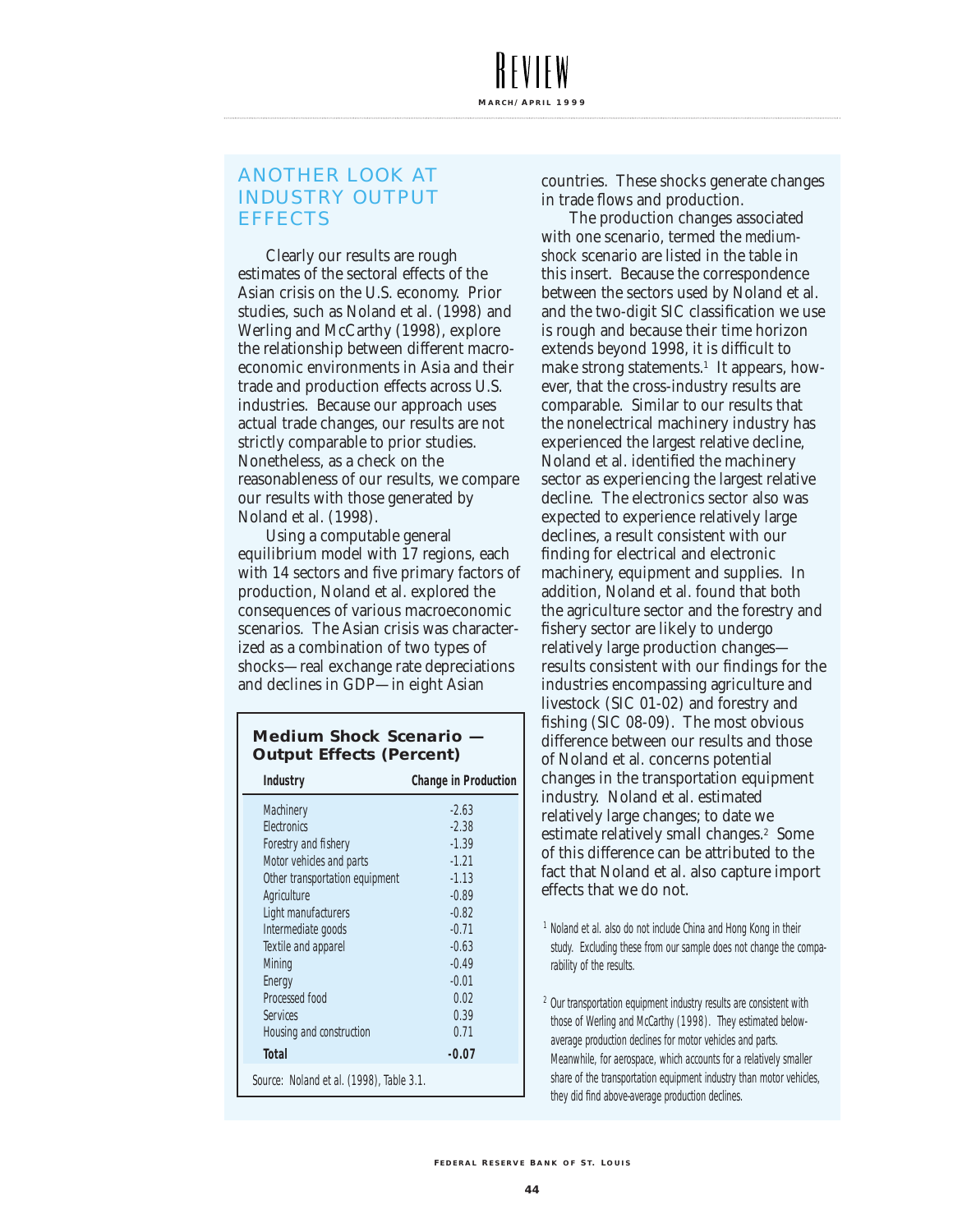Moreover, more than half the industries studied experienced declines in exports to East Asia of more than 15 percent. Such declines are highly unusual. Between 1990–96 only nine of the 26 industries experienced a yearover-year decline in exports as large as the ones they experienced during 1998. Because the effects differ across industries and within the two-digit SIC industries, these export data also suggest that certain regions of the United States may be more affected by the export declines than other regions. 12

Focusing solely on the export data overstates the relevance of these declines to the industries in question and presents an inaccurate picture of the industries that have been hardest hit by the export effects of the Asian crisis. The effect of the decline in exports on the output of a particular industry depends on the extent to which that industry is dependent on the East Asian market to sell its output. Incorporating the export declines with the market share data indicates the extent to which each industry has been affected. For most of the industries studied, the decline in exports has lowered growth by 0.4 percentage points or less. For many industries, however, output declined by 1 percent or more. Generally speaking, our cross-industry results are consistent with the simulation results of Noland et al. (1998).

These results, however, need to be interpreted with care. They may be biased downward because they capture only the direct effects of a decline in exports to East Asia on industry output. They do not incorporate any secondary effects. Thus, for example, the stone, clay, glass and concrete products industry may be both directly affected by declining exports to East Asia and indirectly affected by reduced orders from other U.S. firms as a result of declining demand in East Asia. That is, as the amount of transportation equipment sold to East Asia declines, the transportation equipment industry's demand for window glass declines. On the other hand, increases in demand by U.S. and other foreign consumers and businesses may mitigate the effects of the decline in demand in East Asia.

Our focus on exports also ignores the potentially negative effects on some U.S.

producers-decreased demand for their output stemming from increased imports. The steel industry is a specific example.<sup>13</sup> Imports of steel rose by 24 percent during 1998. This surge in imports can be connected to the Asian crisis in that reduced steel demand throughout Asia has reduced the world price of steel and has lead producers, especially those from Russia, Japan and Brazil, to ship their excess steel to the United States.14

#### REFERENCES

**MARCH / A PRIL 1999**

- Gazel, Ricardo C., and Russell L. Lamb. "Will the Tenth District Catch the Asian Flu?" Federal Reserve Bank of Kansas City Economic Review (second quarter 1998), pp. 9–26.
- Greenspan, Alan. "The Crisis in Emerging Market Economies," testimony before the U.S. Senate Committee on the Budget, September 23, 1998, <http://www.bog.frb.fed.us/boarddocs/testimony/ 19980923.htm>.
- Lucentini, Jack. "Commerce Could Soon Levy Steel Penalties," The Journal of Commerce (November 25, 1998).
- Neely, Michelle Clark. "Paper Tigers? How the Asian Economies Lost Their Bite," Federal Reserve Bank of St. Louis Regional Economist (January 1999), pp. 5–9.
- Noland, Marcus, Li-Gang Liu, Sherman Robinson, and Zhi Wang. Global Economic Effects of the Asian Currency Devaluations. Institute for International Economics, 1998.
- Roubini, Nouriel. "What Caused Asia's Economic and Currency Crisis and Its Global Contagion?" <http://www.stern.nyu.edu/~nroubini/ asia/AsiaHomepage.html>.
- Valletta, Rob. "East Asia's Impact on Twelfth District Exports," Federal Reserve Bank of San Francisco Economic Letter (November 20, 1998).
- Werling, Jeffrey F., and Margaret McCarthy. The Asian Crisis and U.S. Industry: An Industry Perspective. Manufacturers Alliance, 1998.

12See Valetta (1998) and Gazel and Lamb (1998) for an analysis of the regional effects of the decline in exports to East Asia.

- 13Though increased imports of steel might have adverse effects on U.S. producers of steel, the lower priced imports will benefit consumers and producers of goods requiring steel as an input.
- 14As a result of the increase in U.S. steel imports, 12 U.S. steel companies in conjunction with the United Steelworkers of America, have filed dumping charges alleging that steel producers from Russia, Japan, and Brazil were selling steel in the United States below their production costs. See Lucentini (1998) for additional details.